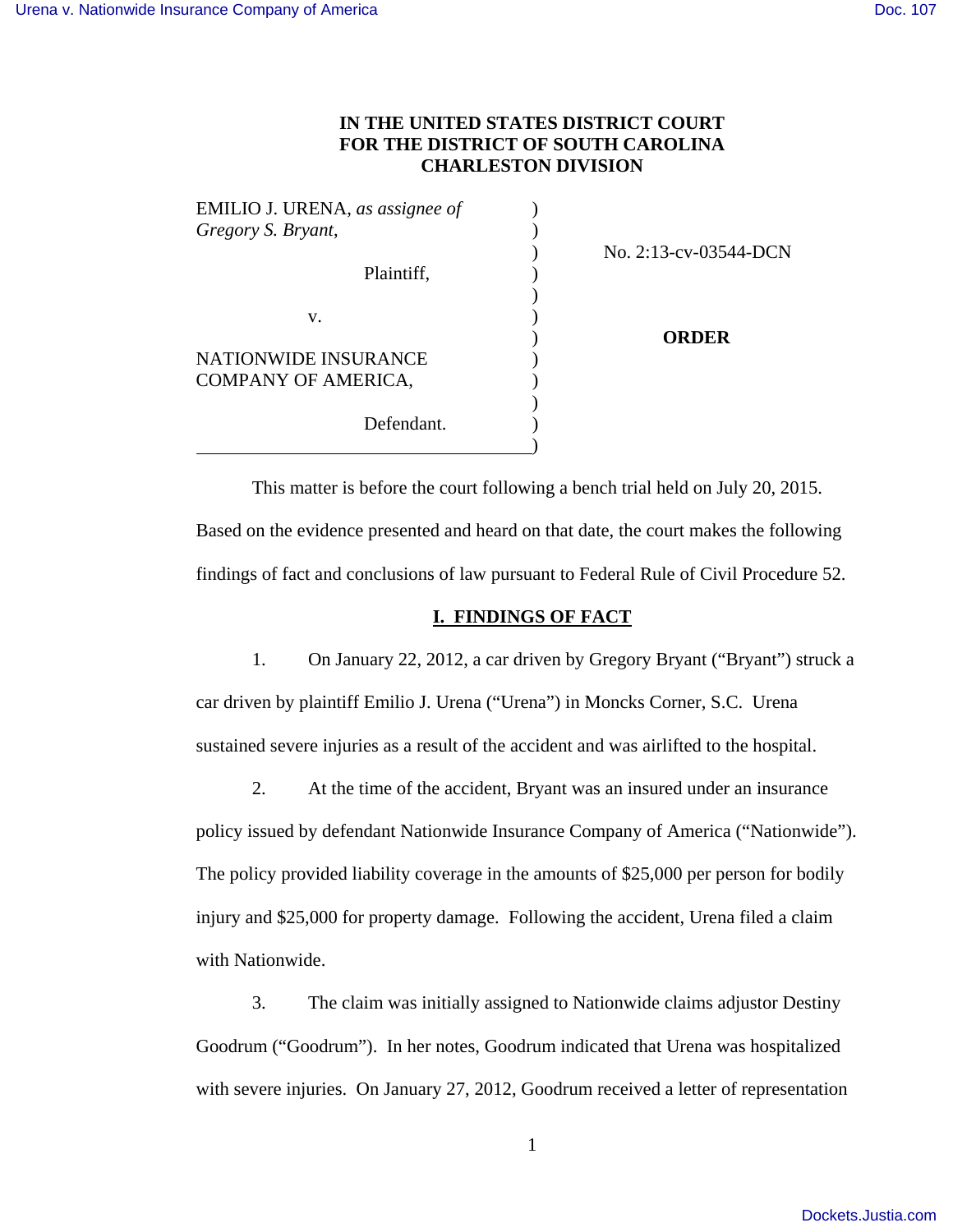from Urena's counsel and the bodily injury claim was transferred to adjustor Tina Ramsey ("Ramsey") of Nationwide's attorney negotiation team. Upon being assigned the claim, Ramsey reviewed Goodrum's notes in the claim file. Ramsey sent a letter to Bryant the day the case was assigned to her, informing him that there was a potential for personal exposure.

 4. After the claim was assigned to her, Ramsey began to investigate the claim. Ramsey made a note in the claim file on February 7, 2012 indicating that

[b]ased on the fact that liability is clear, [insured driver] apparently travelling at an excessively high rate of speed and dui, our limits, both [property damage] and [bodily injury] coverage, will be exhausted. Fotos of both vehicle show significant damage. [Insured vehicle] flipped over and [claimant vehicle's] rear end is completely missing.

Pl.'s Ex. 7. Ramsey indicated at trial that, as of February 7, 2012, she knew that liability was clear and that the policy limits would be exhausted. Dwayne Singleton ("Singleton"), Ramsey's supervisor, sent an email to Ramsey the same day stating that he agreed that "this [is] likely a limits case and can be settled once the package is in." Pl.'s  $Ex.5.$ 

 5. In a February 15, 2012 note, Ramsey indicated that she was waiting for Urena's counsel to email her photos so that she could evaluate the bodily injury claim. Ramsey noted that "[w]hat is known is that clmt was significantly injured and hospitalized for several weeks. This is a significant punitive claim and our limits will be exhausted. Will try to call hospital and locate bill, but if unsuccessful, will move forward with the evaluation and resolution of this claim."  $\text{Pl.}$ 's Ex. 5. On the afternoon of February 15, 2012, Urena's counsel emailed Ramsey photos of Urena in the hospital and both of the vehicles involved in the accident. On February 16, 2012, Ramsey evaluated the claim at \$109,000 with medical expenses of at least \$59,000.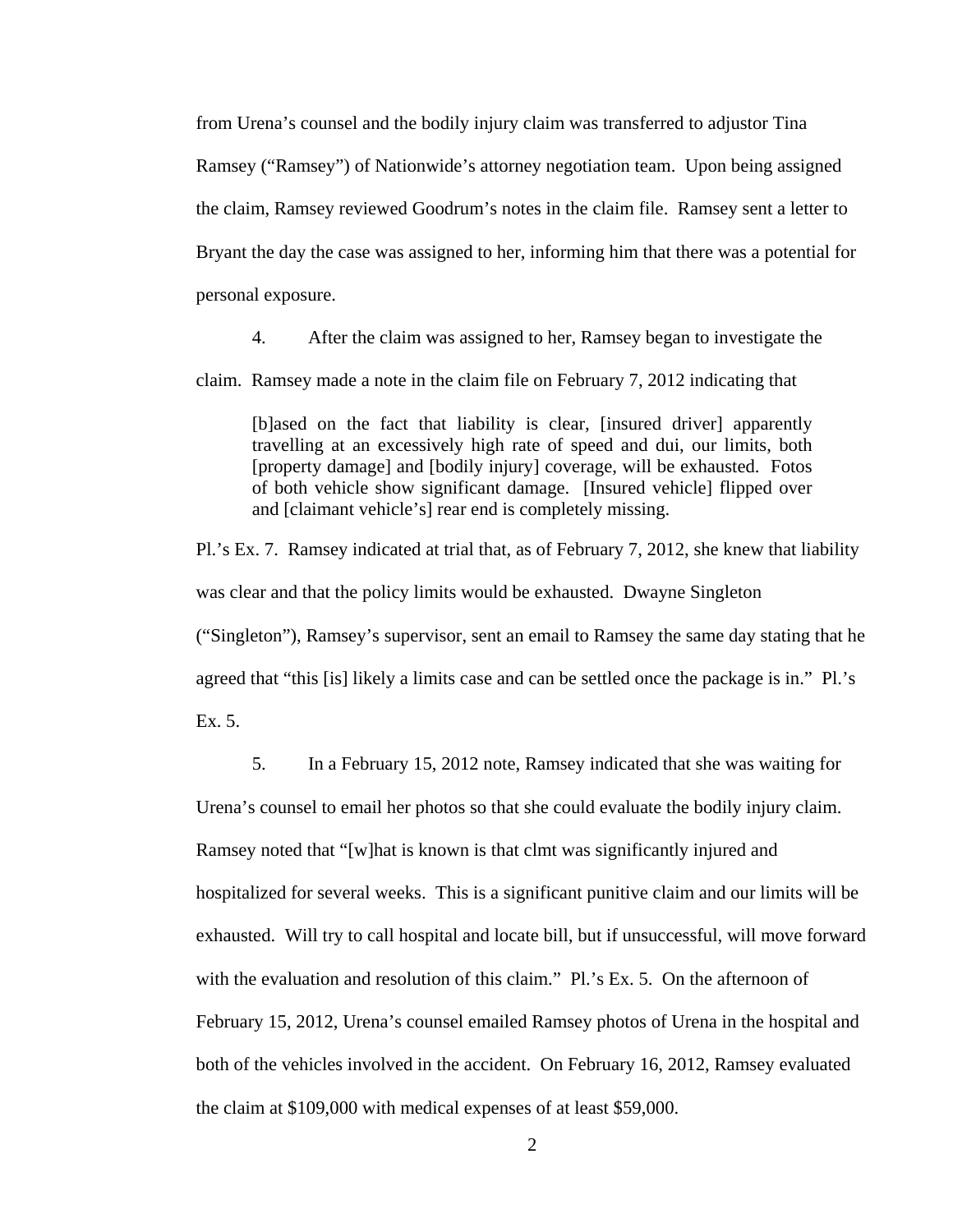6. On February 16, 2012, Urena's counsel faxed a letter to Larry Epperly ("Epperly"), a Nationwide claims adjustor who was handling Urena's property damage claim.<sup>1</sup> Epperly alerted Ramsey to the letter around 3:00 p.m. the same day. The letter contained the following time-limit demand: "[I]f we have not received the settlement checks by the close of business tomorrow, or the funds are not wired directly to my trust account, I will advise my client to reject any forthcoming receipt of the policy limits as being untimely." Pl.'s Ex. 1. Epperly and Ramsey discussed the letter but did not discuss the time-limit demand.

 7. Ramsey admitted that due to her own error, she did not read the paragraph containing the time demand. She also indicated that if she had read the letter more closely, she would have complied with the demand. She testified that she had previously sent a check via overnight mail to comply with a time-limit demand and that she could have sent a check via overnight mail to Urena's counsel. Moreover, Ramsey testified that Nationwide had agents in the Charleston area at that time who could have delivered a check in order to comply with the demand, although she was not sure that they were working on February 17, 2012.

 8. Ramsey obtained approval to pay the bodily injury policy limits and issued a check on February 17, 2012. She mailed the check to Urena's counsel the same day and included both a covenant not to execute and Medicare addendum with the check. Because the following Monday, February 20, 2012, was a federal holiday, Urena's counsel received the check on February 21, 2012. The same day, Urena's counsel

<sup>&</sup>lt;sup>1</sup> While the letter indicated that it had also been faxed to Ramsey, the fax number to which it was sent was not Ramsey's.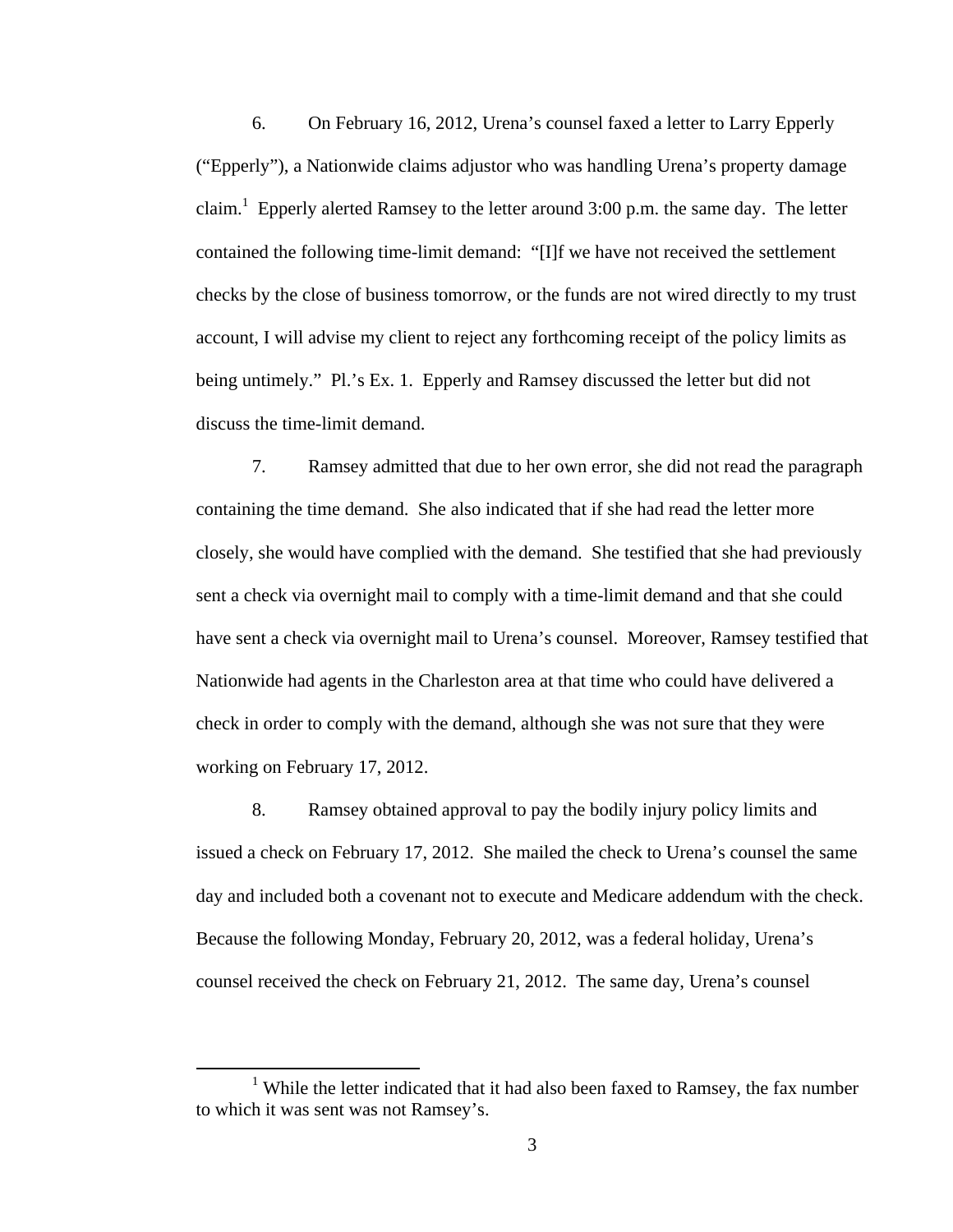returned the check because it had not been timely received as required by his demand letter.

 9. After returning the check, Urena filed a lawsuit against Bryant in this court. On December 12, 2013, the jury returned a verdict for Urena in the amount of \$1,150,000.

 10. Bryant assigned his claim against Nationwide to Urena. The court left the record open to further submissions from counsel on the issue of the assignment. Because the court has not received anything further, it assumes that the assignment to Urena was valid.

## **II. CONCLUSIONS OF LAW**

 1. This court has jurisdiction over this matter pursuant to 28 U.S.C. § 1332(a)(1). A federal court sitting in diversity is required to apply to substantive law of the forum state. Erie R.R. Co. v. Tompkins, 304 U.S. 64, 79 (1938). Therefore, South Carolina applies.

 2. In the seminal case of Tyger River Pine Co. v. Md. Cas. Co., the South Carolina Supreme Court held that "an insurer against liability for accidents which assumes the duty of defending a claim owes the assured the duty of settling the claim if that is the reasonable thing to do." 170 S.E. 346, 349 (S.C. 1933). The court said the following in answering whether a plaintiff is entitled to recover for negligence unaccompanied by bad faith in the negotiations:

We think this question was decided by this court by the opinion on the appeal from the order overruling the demurrer. The opinion thus states the issue: "Does the complaint state a cause of action either in contract or in tort for breach of contract, or of bad faith or negligence [emphasis added] in the performance of contract?"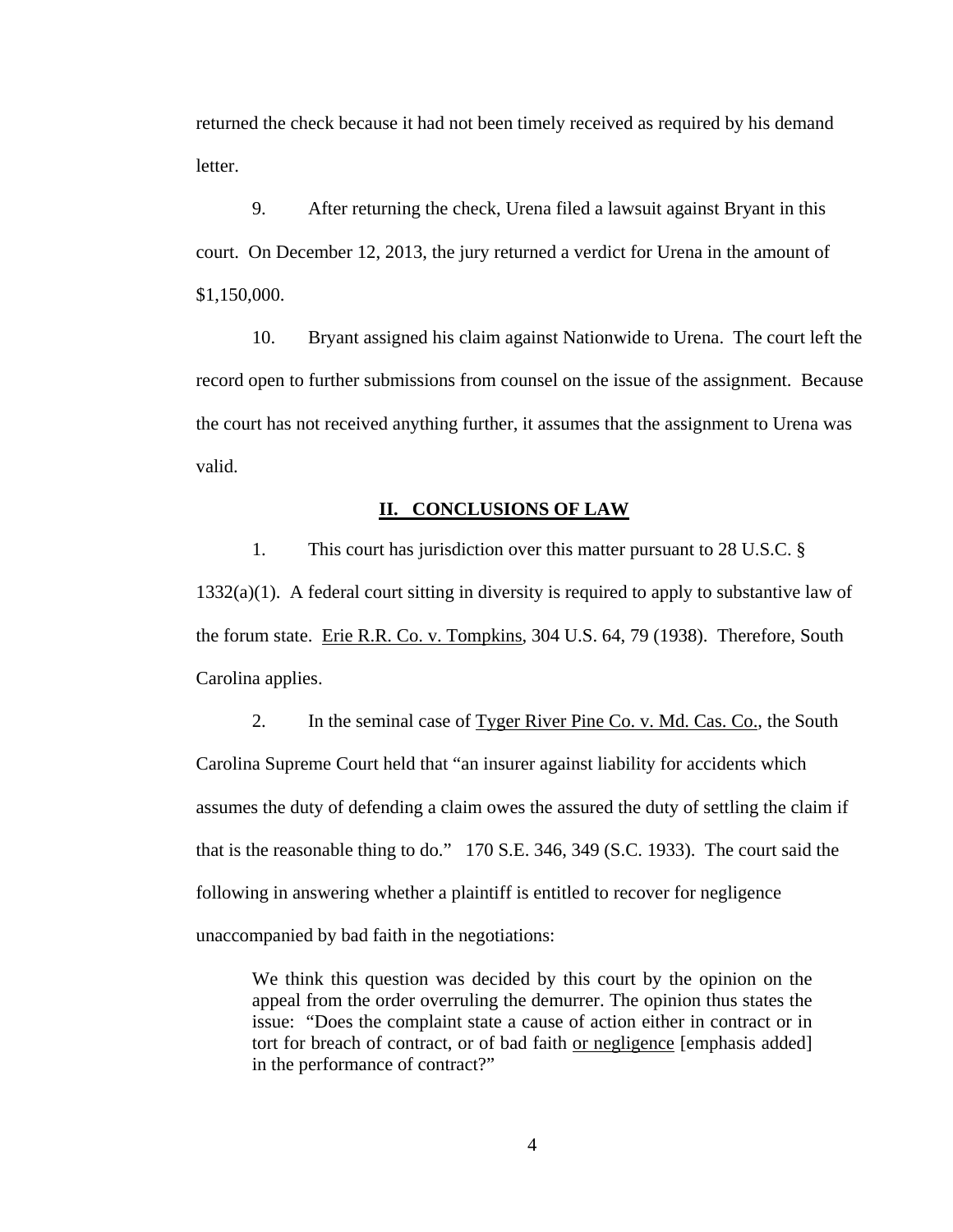The following was quoted from the case of Attleboro Mfg. Co. v. Frankfort, etc., Co. (C. C. Mass.) 171 F. 495: "Where an insurer under an employers' liability policy on being notified of an action for injuries to insured's servant assumed the defense thereof, and was negligent in conducting the suit, to the loss of the employer, the latter was entitled to sue the insurance company for breach of its implied contract to exercise reasonable care in conducting the suit or in tort for negligence."

We said in our opinion in connection with this question: "The same principle is announced in the rehearing of the same case reported in [Attleboro Mfg. Co. v. Frankfort, etc., Co.] (C. C. A.) 240 F. 573. And such we find to be the prevailing opinion."

Tyger River, 170 S.E. at 348 (emphasis added). The South Carolina Supreme Court has further held that in disposing of a Tyger River claim, the factfinder "is entitled to consider negligence on the issue of unreasonable refusal to pay benefits." Nichols v. State Farm Mut. Auto. Ins. Co., 306 S.E.2d 616, 620 (S.C. 1983).

3. "[T]he covenant of good faith and fair dealing extends not just to the

payment of a legitimate claim, but also to the manner in which it is processed.

Mixson, Inc. v. Am. Loyalty Ins. Co., 562 S.E.2d 659, 662 (S.C. Ct. App. 2002). "'[I]f an insured can demonstrate bad faith or unreasonable action by the insurer in processing a claim under their mutually binding insurance contract, he can recover consequential damages in a tort action.'" Tadlock Painting Co. v. Md. Cas. Co., 473 S.E.2d 52, 53 (S.C. 1996) (quoting Nichols, 306 S.E.2d 619) (emphasis in Tadlock). "[I]f the insurance company did not specifically deny the claim", whether they are liable under Tyger River must be judged "by the evidence it had before it at the time the suit was filed." Howard v. State Farm Mut. Auto. Ins. Co., 450 S.E.2d 582, 584 (S.C. 1994).

 4. The court finds that under the unique circumstances of this case—Ramsey received a demand letter, did not read the actual demand, and failed to send the checks to Urena's counsel in a timely manner, even though she could have and would have sent the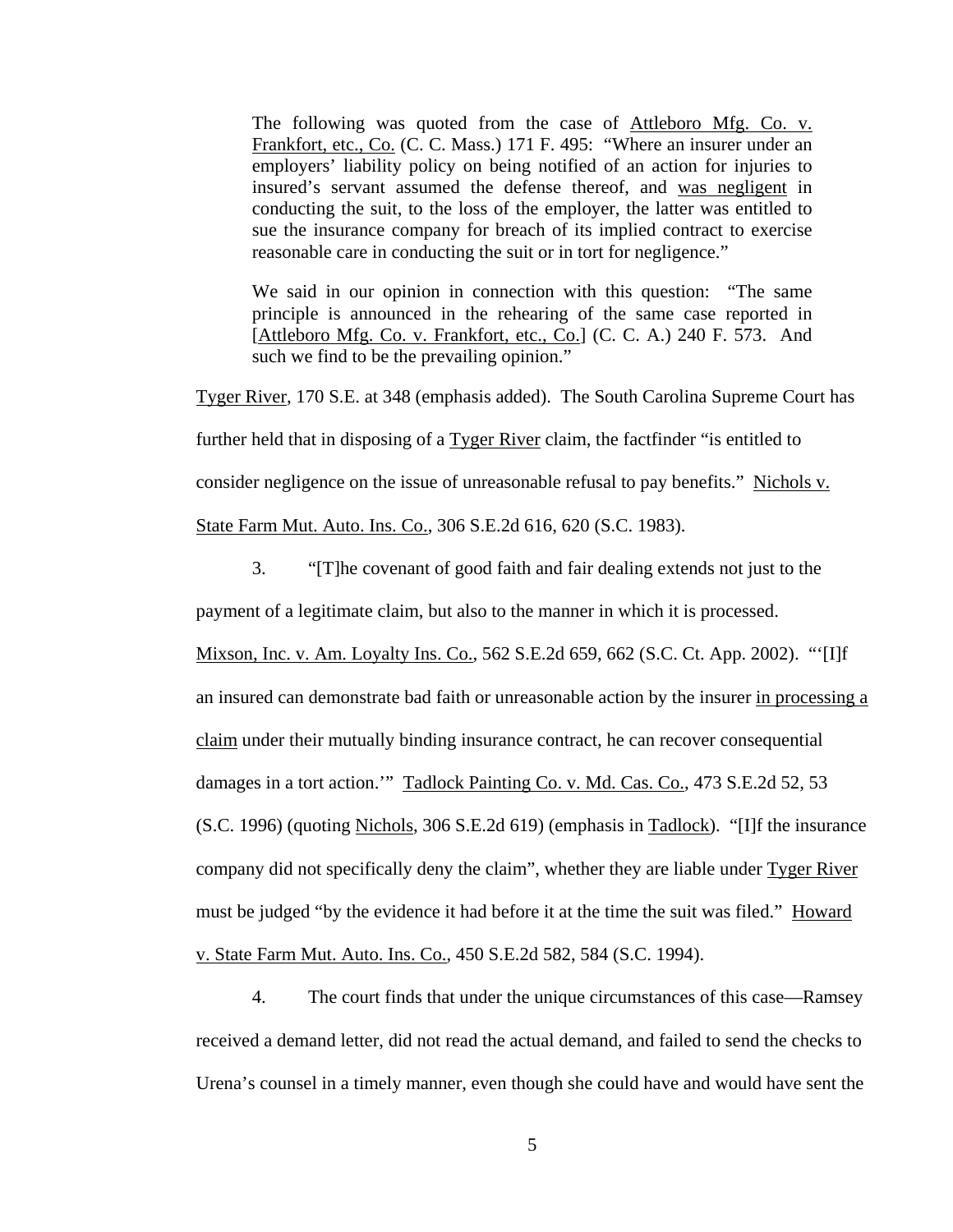checks as requested if she had read the demand—Nationwide's conduct constitutes negligence in processing a claim. Nationwide breached its duty to Bryant and did not adhere to the standard of care—testified to by Urena's expert, Marvin Infinger—by failing to read the demand letter carefully and failing to process the claim in a timely manner. But for that breach, Bryant would not have been subjected to a substantial verdict over the policy limits. The damages were foreseeable, evidenced by Ramsey's testimony that she knew of the potential that Bryant could be exposed to a large judgment if Nationwide did not settle within policy limits.

 5. Nationwide's expert, Dawes Cook, testified that had Ramsey read the letter and had it in her capacity to get the check to Urena's counsel by Friday afternoon, prudence would dictate that she do it and it would be unreasonable to Bryant not to do it unless she had some reason why she could not do it. Moreover, Singleton testified that if it were possible and reasonable to meet a time demand, Ramsey would be required to do so. Ramsey testified that there was no reason she could not have paid the claim in compliance with the demand letter.

 6. The court finds it irrelevant that Ramsey included a covenant not to execute with the check she sent to Urena's counsel. The rejection letter indicates that the settlement was not accepted because it fell outside of the time-demand. Whether Nationwide would have acted reasonably in refusing to settle without a covenant not to execute—assuming their offer was timely and Urena rejected the settlement offer on that basis—is simply not before the court. Urena's demand letter made it clear that he would not accept a settlement offer after close of business on February 17, 2012 and he did not receive one by that deadline.